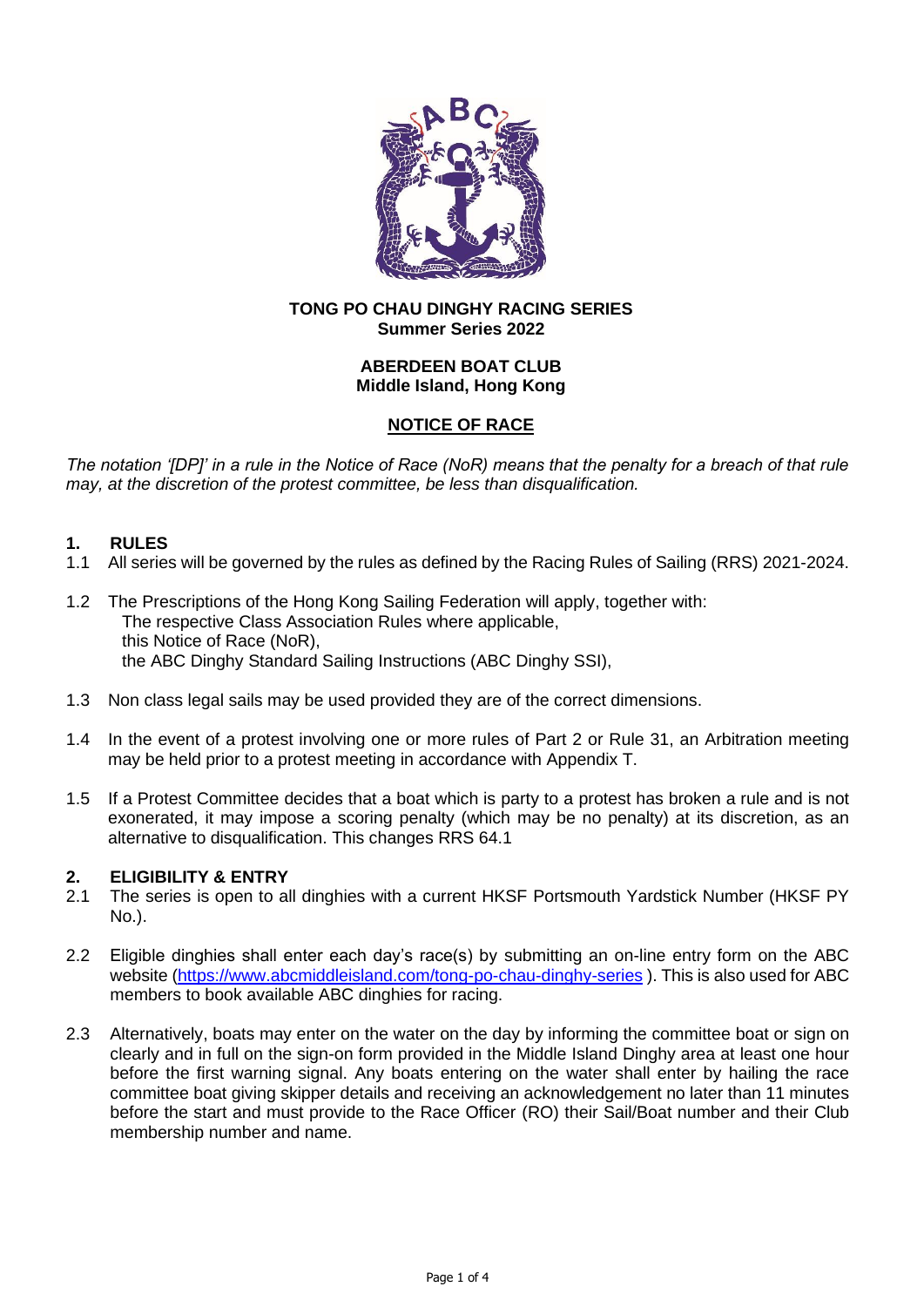- 2.4 Racing will be held in the following divisions and classes.
	- Open Division A: all boats with HKSF PY No. 1208 or less handicap racing Includes RS Quest, Laser 2000, 29er, Laser Standard/Radial/4.7
	- Open Division B: boats with HKSF PY No. of 1209 or greater, apart from Optimists: handicap racing Includes RS Feva, Zest, Pico, Fusion
	- Optimist Division: scratch racing.
- 2.5 If there are insufficient numbers for a start in one of the divisions, the RO may combine that division with another division on a handicap racing basis.
- 2.6 Other classes such as 29er, Fevas, Quests, or other classes may be arranged by ABC prior to the commencement of racing.

## **3. SCHEDULE**

3.1 Dates for races in the series to which this Notice of Race relates are

#### **Summer Series 2022**

Sun 12 June. Sun 26 June. Sun 10 July. Sun 21 August.

- 3.2 There will be up to three races on each scheduled racing day, conditions permitting. The next race will start as soon as possible after completion of the previous race of the day.
- 3.3 The scheduled time of the **first warning signal** for the first race on each scheduled day will be 13.25.

#### **4. CLASS FLAGS**

The following International Code Flags (ICFs) will be used as the warning signal for the listed classes/divisions in the starting system:

## **Class/Division International Code Flag**

| All Boats except Optimist | W |
|---------------------------|---|
| Division A                | т |
| Division B                | F |
| 29er                      | J |
| Optimist                  | O |

#### **5. VENUE**

Sailing will take place in either the vicinity of Middle Island and Round Island or Chung Hom Wan or in Stanley Bay to ensure fair and safe racing. Boats should allow time to reach Stanley Bay unless advised of another area in advance. Depending on the weather condition, the Optimist Class may occasionally race in a different area to other dinghies, as decided on the day by the RO. The distance race course may extend to the area west of Po Toi but at no time may competitors enter the Traffic Separation Scheme, namely the East Lamma Channel.

## **6. THE COURSES**

The course to be sailed will be selected from the ABC Dinghy SSI (refer to SSI Appendix 1: Dinghy Courses): Dinghy Courses on the day of the race and be indicated by displaying the appropriate ICF numeral flag on the race committee boat. Each Class/Division may sail a different course. The course(s) for the Distance Race will be displayed on a board on the Committee Boat.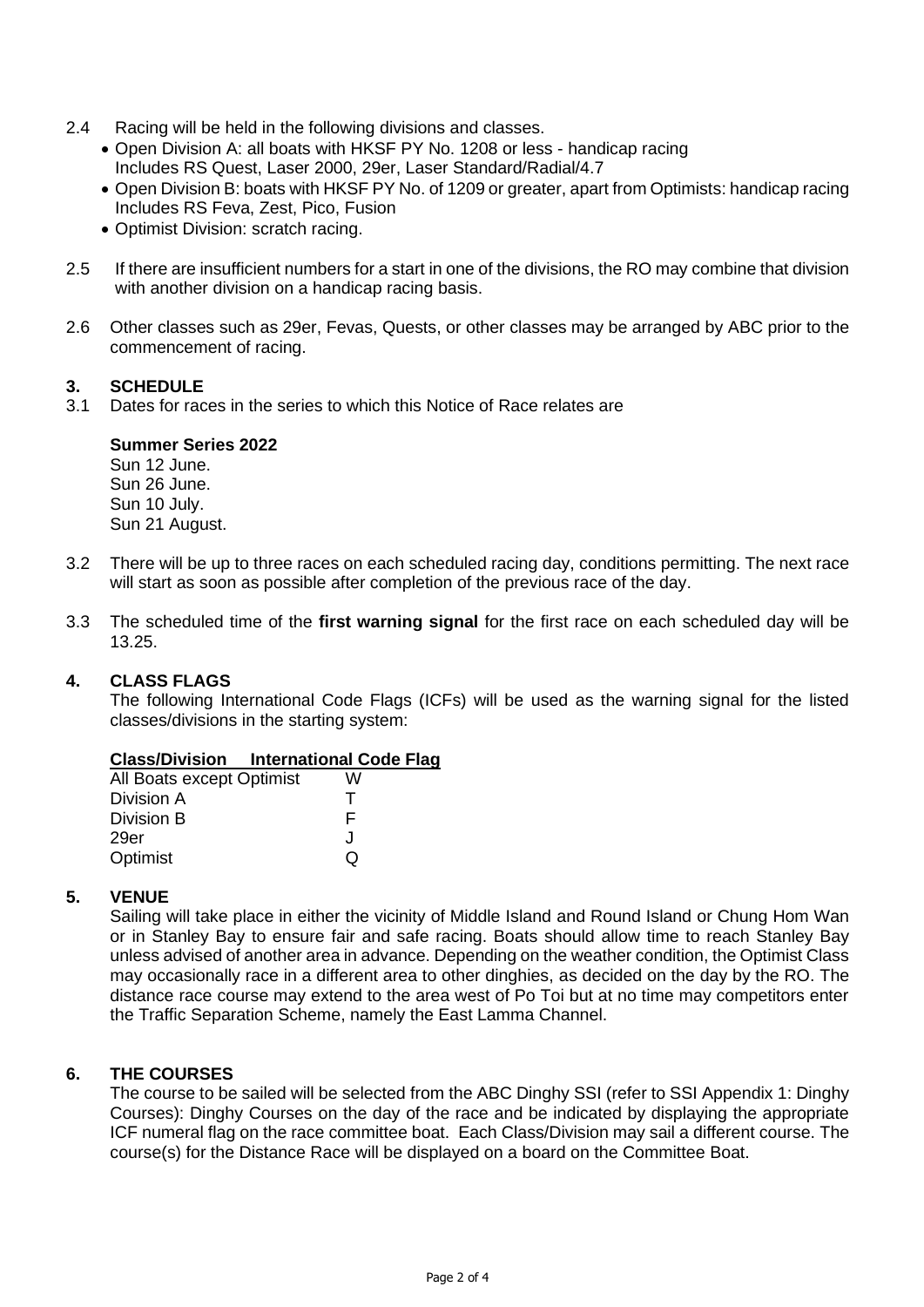# **7. MARKS**

All boats will sail a course using club marks. A separate inner course for Optimists may be laid using different marks.

## **8. RACE TIME LIMITS**

8.1 The Race Time Limit, and the Finishing Window for the first qualifying boat are shown in the table below.

| Race Time Limit | Finishing<br>Window |
|-----------------|---------------------|
| 50 mins         | 15 mins             |

- 8.2 The Finishing Window is the time for boats to finish after the first boat sails the course and finishes. Boats failing to finish within the Finishing Window, and not subsequently retiring, penalized or given redress, will be scored Time Limit Expired (TLE) without a hearing. A boat scored TLE shall be scored points for the finishing place [one][two] more than the points scored by the last boat that finished within the Finishing Window. This changes RRS 35, A5.1, A5.2 and A10.
- 8.3 The first qualifying boat will be:
	- 8.3.1 In handicap racing divisions:
		- for Division A the first of a Laser of any type, or if no Laser, then a boat of PY No. > 1075
		- for Division B the first boat to finish.
	- 8.3.2 In one design divisions the first boat to finish.

# **9. PROTESTS**

- 9.1 Protest forms are available in the ABC Middle Island. Protest and requests for redress shall be delivered to the race officer, or any member of the race committee or, in their absence, to the race office within 90 minutes of the last boat of the relevant Class/Division to finish the day's racing.
- 9.2 An arbitration meeting may be held prior to a Protest, in accordance with Appendix T.
- 9.3 Other requirements for protests are included in the ABC Dinghy SSI.
- 9.4 All protests received will not be heard on the day of racing. A date & time for the Protest Hearing will be arranged in the week following the date on which the relevant race took place. Both parties concerned will be given plenty of notice, in order to attend.

#### **10. SCORING**

- 10.1 For calculation of results, the Low Point scoring system in Rule A4 will apply, except that for the Series, Rule A5.3 will apply and is substituted for rule A5.2 as the series is of longer duration than a regatta. Scores to be excluded from Series Scores shall be in accordance with the following: per Division/Class (4 discards for 11 or more completed races; 3 for 8-10 completed races; 2 for 5-7 completed races). This modifies RRS A2.1
- 10.2 Divisions A and B may be combined in series scoring depending on numbers in races when the same course has been sailed, and the results counted in Division A.
- 10.3 The results of races in all Divisions/Classes will be calculated on the boat's HKSF PY handicap, except the Optimist one design class whose score will be their finish place score.
- 10.4 The minimum number of races to be sailed to constitute a series is one.